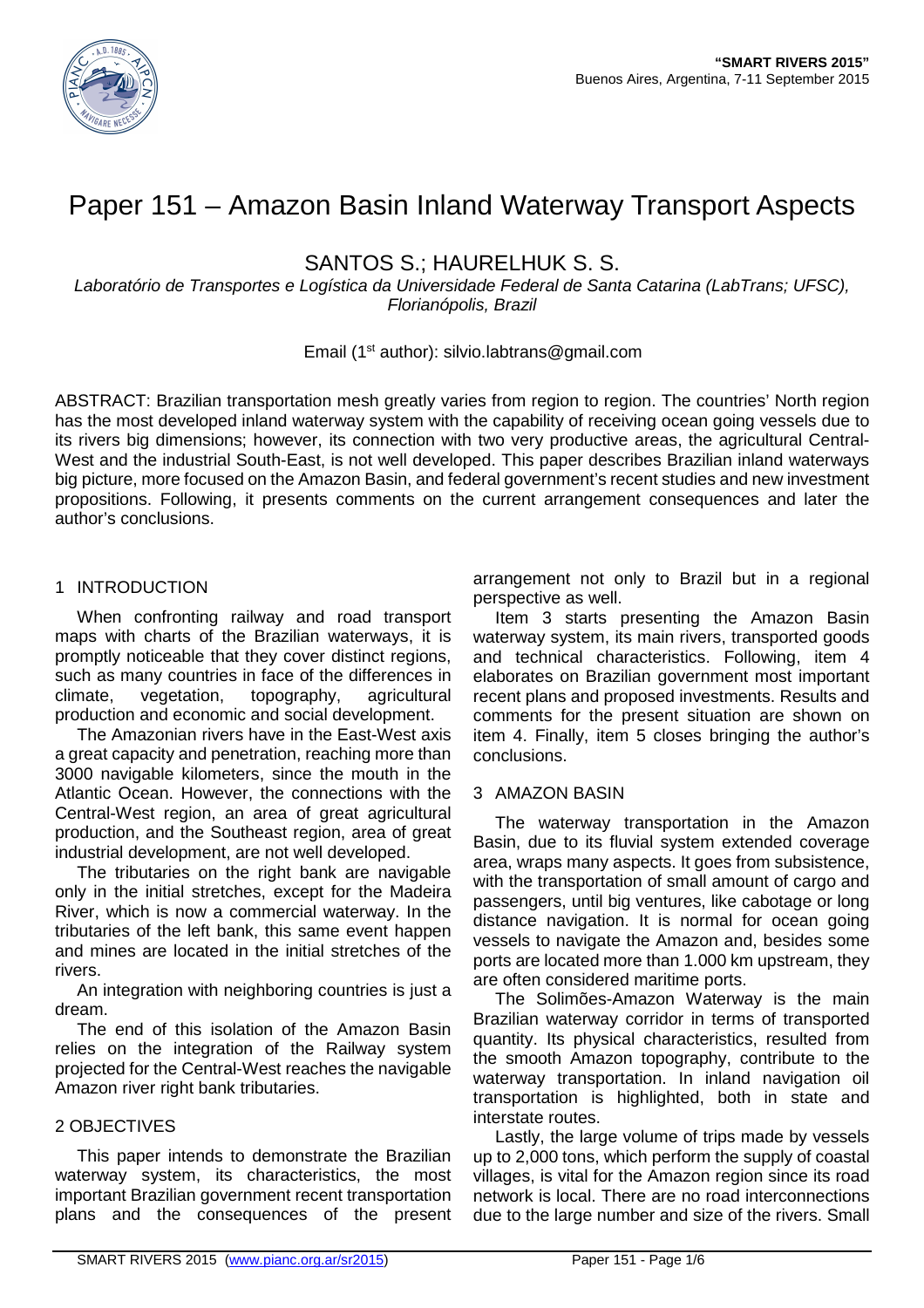

boats perform the navigation in this stretch to meet the supply of riverside villages that do not have road access.

The only existing railways connect the ore mines to their outflow ports, like in Trombetas River, Juriti, Munguba and Santana Port in Macapá.

#### 3.1 Madeira River Waterway

The Madeira River Waterway, located in the Western Amazon region, is the only link between Manaus and the Central-West region of Brazil since BR-319 highway, the road connection until Porto Velho, is impassable due to several interrupted stretches.

With 1060 kilometers of navigable extension, the waterway starts in Porto Velho, capital of the Rondonia state, and ends at the port of Itacoatiara, on the Amazon River, in the homonymous state. The average width of Madeira River is 1,000 meters, a condition that enables the navigation of pushed convoys, tug in the back, composed of up to 20 barges of 2,000 tons each during the wet season, from February to May. In the dry season, from July to October, the convoys are smaller, composed by 9 barges.

The Madeira River is still a free flow waterway, ie, it does not have dams and locks. The Santo Antônio dam, when completed, will not affect the downstream navigation of Porto Velho. However, the upstream navigation will not occur.



Figure 4: Madeira River Waterway.

The following figure summarizes Madeira river waterway characteristics:

| <b>Navigable</b>         | 1.060 km between Porto Velho and |
|--------------------------|----------------------------------|
| extension                | Itacoatiara                      |
| <b>Average width</b>     | 1.000 m                          |
| <b>Average declivity</b> | $1.7$ cm/km                      |
| Dry season               | July-October                     |
| <b>Wet season</b>        | <b>February-May</b>              |
| <b>Navigability</b>      | Signaling system / beaconing     |
| <b>Restrictions</b>      | Sandbanks during the dry season  |

Figure 5: Madeira River Waterway Characteristics.

The Madeira River Waterway, the third largest waterway when it comes to quantity transported by inland navigation, transports more than 4 million tons, second only to Solimões-Amazonas Waterway wich is responsible for twice the tonnage. The Madeira River Waterway also stands out for its volume of soybean transported, which corresponds to 55% of total cargo transported on the waterway. The shipping lines that uses the waterway the most are Porto Velho/RO - Itacoatiara/AM, Porto Velho/RO - Santarém/PA and Porto Velho/RO - Manaus/AM.

Two terminals for loading the soy produced in Rondônia are located in Porto Velho, allowing farmers to export by the Amazon River port, becoming a good alternative to avoid the bad conditions of BR-364 roadway, which is the path towards the Southeast ports. Cargill transports soybean to the port of Santarém and Hermosa, a Maggi Group component, to Itacoatiara, whose journey lasts for 55 hours in convoys of 20,000 tons. Itacoatiara port can serve up to 40 barges per week and loads a ship of 40,000 to 60,000 tons in four days. The distance to the sea is 600 nautical miles, around 1111 km, and saves six days if compared to the routes toward the South region of Brazil.

#### 3.2 Amazonas-Solimões Waterways

The Solimões-Amazonas Waterway is the main Brazilian waterway corridor regarding transported quantities. Its physical characteristics and the connection with the Madeira and Tocantins-Araguaia waterways contribute to waterway transportation. The oil transport stands out at the inland state routes navigation, more specifically in Coari/AM Manaus/AM route, accounting for 87.9% of its total traffic. Among interstate routes, the Belém/PA - Manaus/AM line accounted for 72.3% of the total, where the main transported product is the semitrailer.

As for the cabotage, the main cargo is bauxite. The ore is predominantly transported in the river terminals of the Trombetas River in Oriximiná/PA and Juruti/PA to the Vila do Conde Port in Barcarena/PA and to the state of Maranhão in marine vessels navigating north of Marajó island. At last, on long distance, three products are in evidence: bauxite, containers and soybean.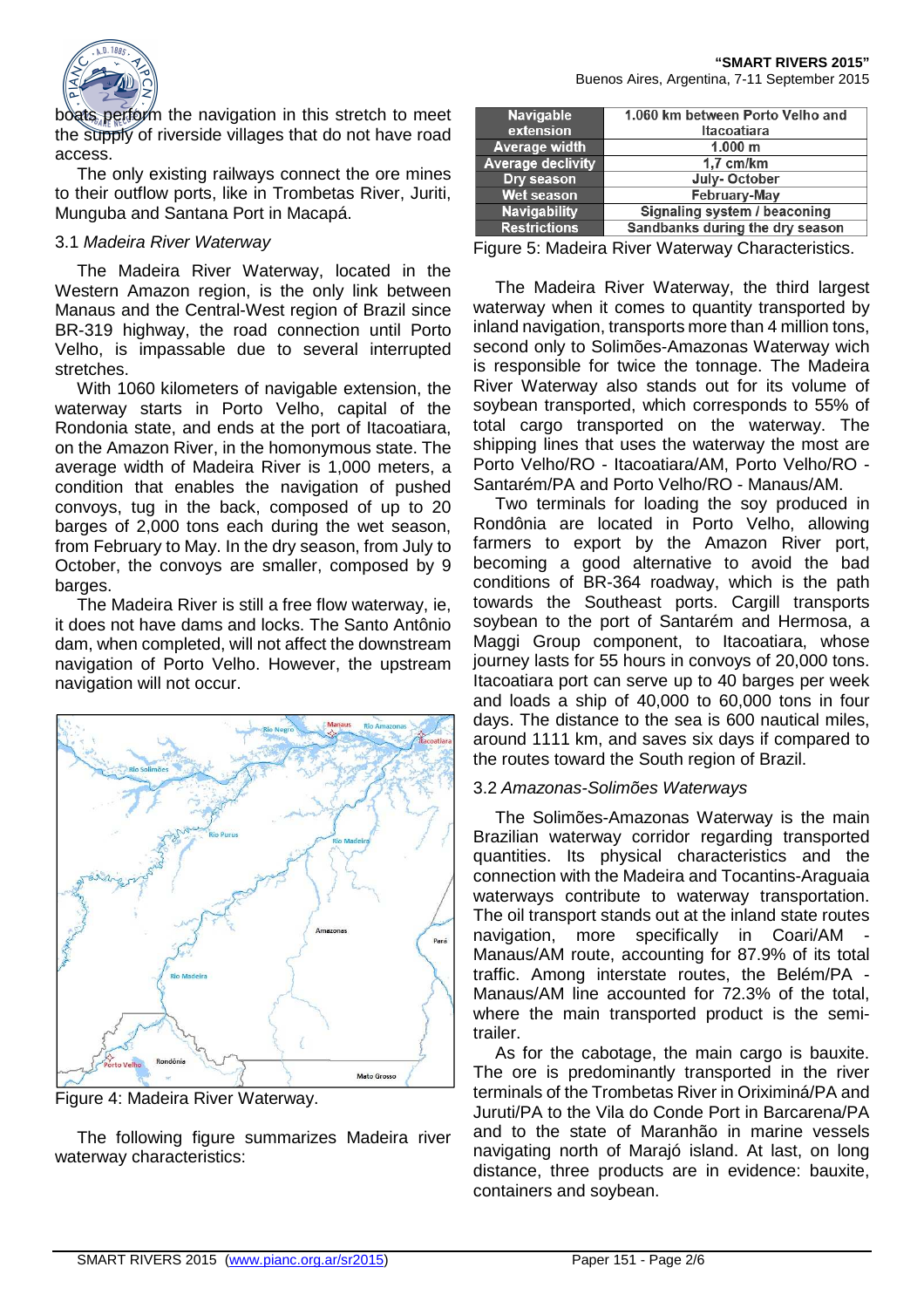

The following figure presents characteristics of the Amazonas River Waterway:

| <b>Navigable</b><br>extension | 1.646 km between Belém and<br><b>Manaus</b> |
|-------------------------------|---------------------------------------------|
| <b>Average width</b>          | 2.000 m                                     |
| <b>Average declivity</b>      | 2 cm/km                                     |
| Dry season                    | June                                        |
| <b>Wet season</b>             | <b>November</b>                             |
| <b>Navigability</b>           | Signaling system / beaconing                |
| <b>Restrictions</b>           | Mandatory conduction by a<br>maritime pilot |

Figure 6: Amazonas River Waterway Characteristics.



Figure 7: Amazonas River Waterway.

The following figure presents characteristics of Solimões River Waterway:

| <b>Navigable</b><br>extension | 1.630 between Manaus and<br><b>Tabatinga</b>        |
|-------------------------------|-----------------------------------------------------|
| <b>Average width</b>          | 1.210 m                                             |
| <b>Average declivity</b>      | 2 cm/km                                             |
| Dry season                    | July-October                                        |
| <b>Wet season</b>             | February-June                                       |
| <b>Navigability</b>           | Signaling system / beaconing                        |
| <b>Restrictions</b>           | Mandatory conduction by a<br>maritime pilot onboard |

Figure 8: Solimões River Waterway Characteristics.

The Solimões-Amazon Waterway carries more than 7 million tons in its interstate flow, stressing the volume of transported soybean, which corresponds to 35% of the total. In terms of cabotage, the Amazon waterway was responsible for an annual flow of 20 million tons. Bauxite is the main transported product, corresponding to 90%. Containers with electronic components and fuel are important transported products by the waterway. In the long range bauxite and iron correspond to 56% of the flow, followed by containers and soybean.

On long distance, bauxite and iron correspond to 56% of the flow, followed by containers and soybean. Finally, the large volume of trips made by vessels up to 2,000 tons, which perform the supply of coastal villages, is the vital transport for the Amazon region since its road network is local, because there are no road interconnections due to the large number and size of the rivers. The only existing railways connect the mines to the ports of outflow of ores, as in

Trombetas River, Juriti, Munguba and Santana Port in Macapá.

## 3.3 The Tocantins and Araguaia Waterways

According to a study from CNI (National Industry Confederation – Confederação Nacional das Indústrias) and CNA (Brazil Livestock and Agriculture Confederation - Confederação da Agricultura e Pecuária do Brasil) in 2013, the waterway of the Araguaia River should be preserved as an environmental sanctuary, and the Tocantins waterway, that runs parallel to it, should be utilized. The most important waterway for transportation of cargoes from the state of Mato Grosso is the Tocantins River waterway, which also would meet the logistics demands of Maranhão and Pará, besides the state of Tocantins.



Figure 9: Tocantis and Araguaia Waterways.

This route, however, is impracticable. To enable its use, among other required interventions, is the completion of Lageado Lock construction, the construction of Estreito hydroelectric lock and the demolishing of 43 kilometers in the Pedral of Lourenço. In addition, dredging of Quiriri channel, up to 17 meters, which will allow the port of Vila do Conde to operate with Cape-size vessels type, whose freight cost is much lower compared to Panamax ships currently operated by the port, increasing the flow across the whole waterway.

The study also points out that if the lock is built along with the hydroelectric plant, its cost will be incomparably lower than if built after it, besides the huge amount of extra time the second option would take. The Tucuruí lock, in Pará, is a good example of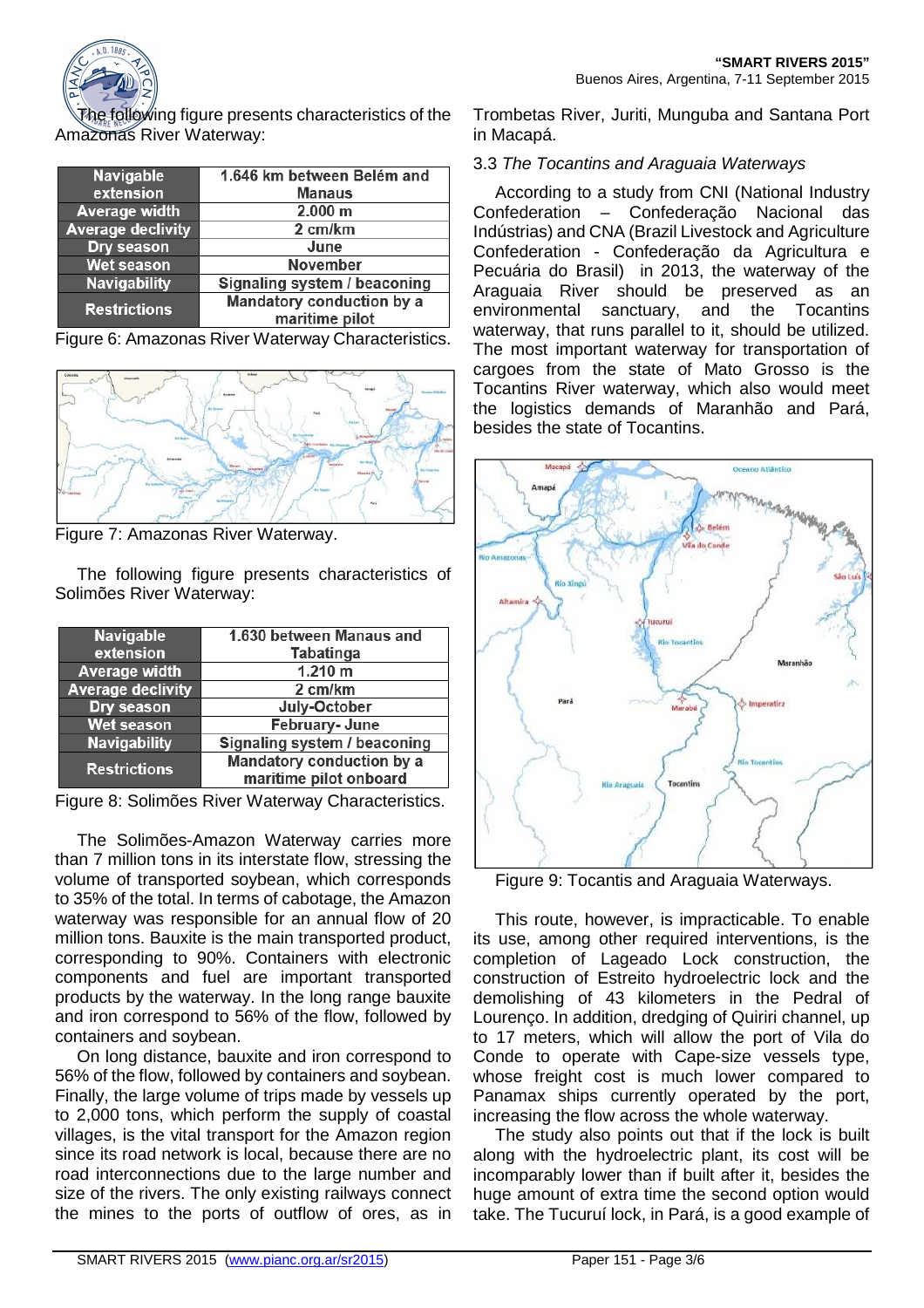

wrong planning. That work took thirty years to complete and to a much higher cost than originally planned due to the same mismatch mentioned in the study. Another example is Itaipu, which until now had not built a lock, and consequently makes the navigation through the Parana River towards Argentina impossible. Belo Monte hydroelectric plant is also being built without a lock, which consequently implies the waterway in the Xingu River will have the same outcome.

The waterway transport in the Tocantins River is performed with a commercial relevance only in its final stretch, below the Tucuruí Dam. After 2011, with the start of operation of the locks of Tucuruí, the site came to have conditions for waterway transportation, with long distance navigability performed by high capacity convoys (four barges of 2,250 tonnes, totaling 9,000 t). After the lake, the navigation only occurs during the wet season because the Pedral of Lourenço. Pedral of Lourenço is a large extension of natural obstacles, which makes navigation infeasible on the Tocantins River during the summer months in the Amazon region. Without this construction, the Araguaia-Tocantins waterway will be underused.

The following figure presents the characteristics of the Tocantins River Waterway:

| <b>Navigable</b>         | 420 km between Belém and         |
|--------------------------|----------------------------------|
| extension                | Marabá                           |
| <b>Average width</b>     | 1.000 m                          |
| <b>Average declivity</b> | 20 cm/km                         |
| Dry season               | June-November                    |
| <b>Wet season</b>        | December - May                   |
| <b>Navigability</b>      | Signaling system / beaconing     |
| <b>Restrictions</b>      | Pedral of Lourenço during the    |
|                          | dry season                       |
| <b>Convoy type</b>       | Lenght = $200$ m, beam = $24$ m, |
|                          | draught = $2,5$ m                |

Figure 10: Tocantins River Waterway Characteristics.

The Tocantins and Araguaia Waterway transports 9 million tons over the long distance and 3 million through inland navigation, according to the Antaq data, but only in the stretch of the waterway that is near to the mouth. The main products transported were ores, mainly bauxite, and petroleum derivatives.

The following figure presents the characteristics of the Araguaia River Waterway:

| <b>Navigable</b><br>extension | 1.230 km                           |
|-------------------------------|------------------------------------|
| <b>Average width</b>          | 700m                               |
| <b>Average declivity</b>      | cm/km                              |
| Dry season                    | <b>June-November</b>               |
| <b>Wet season</b>             | December - May                     |
| <b>Navigability</b>           | Signaling system / beaconing       |
| <b>Restrictions</b>           | <b>Outcrops of rocks and</b>       |
|                               | sandbanks in sparse sections.      |
| <b>Convoy type</b>            | Length = $108,3m$ , beam = $16m$ , |
|                               | $draudht = 1,5m$                   |

Figure 11: Araguaia River Waterway Characteristics.

#### 4 BRAZILIAN GOVERNMENT TRANSPORTATION PLANS

The transport mesh proposed by the Federal Government in PNLT (National Transportation Logistics Program – Programa Nacional de Logística de Transportes) and DNIT studies (National Transportation Infrastructure Department – Departamento Nacional de Infraestrutura de Transportes) is being put into reality by PAC (Growth Acceleration Program – Programa de Aceleração do Crescimento). Based on the allocation of cargoes and experts' opinions, a works portfolio was elected for PAC and the result is shown in the figures below:

For the railway and waterway system, the investments proposed in PAC were considered, and also the new proposals of connecting several transportation modes, added to the intermodal terminals that will allow good capacity, cost and time transshipment conditions.

| <b>Work</b>                | <b>Railway</b>                                               |  |
|----------------------------|--------------------------------------------------------------|--|
| Construction               | East-West Integration Railway                                |  |
| Construction               | North - South - Açailândia/MA-<br>Belém/PA stretch           |  |
| Construction               | Central-West Integration Railway                             |  |
| Construction / Remodelling | TransNortheast Log                                           |  |
| New stretch                | Petrolina - Salgueiro                                        |  |
| New stretch                | Carajás – Rio Xingú                                          |  |
| New stretch                | Central-West Integration Railway to<br>the Teles Pires River |  |
| 30 intermodal terminals    | Railway integration with waterways<br>and highways           |  |

Figure 12: PAC railway investments (2014).

| Work                                         | Waterway                                        |
|----------------------------------------------|-------------------------------------------------|
| Actions and investiments in cabotage         | Amazon Basin                                    |
| Tapajós - Teles Pires                        | Tapajós River waterway                          |
| 10 intermodal terminals                      | Integration of the waterways to the<br>railways |
| Locks construction                           | Belo Monte, Jirau and Santo Antônio             |
| Dredging and demolishing                     | <b>Tocantins River</b>                          |
| Dredging, demolishing and signaling          | Tapajós River                                   |
| Dredging of stretches with small depth       | Amazonas - Madeira waterway                     |
| Dredging and demolishing                     | Madeira waterway                                |
| Signaling renovation - navigation<br>channel | Amazonas - Madeira waterway                     |

Figure 13: PAC waterway investments (2014).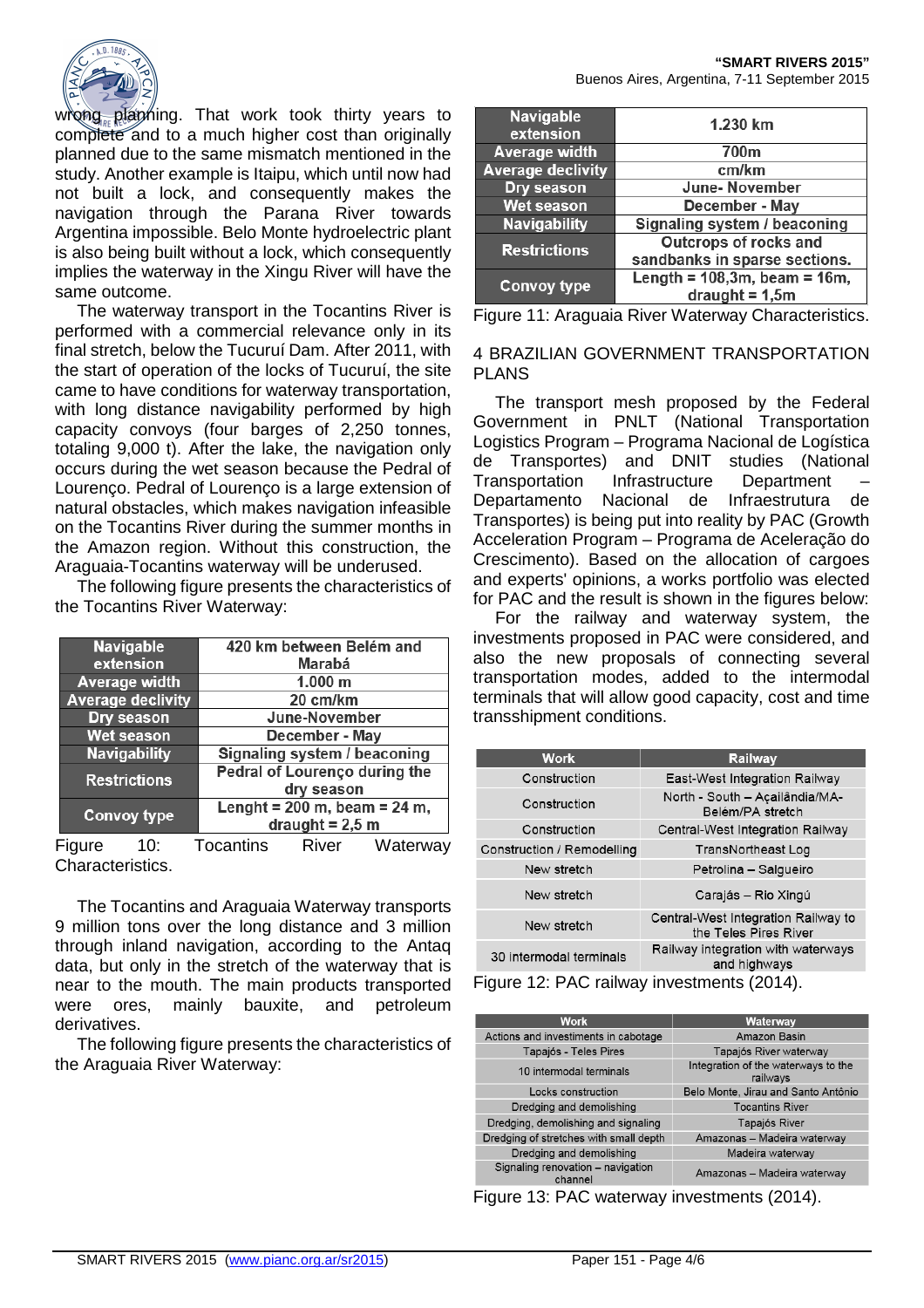



Figure 14: Proposed railway system.

## 4 RESULTS

Globally, the use of waterways for transporting bulk cargoes is a fact, nevertheless in Brazil this expectation was not put into reality due to several restrictive factors. The production areas of the Central-West and the ports of the North and of the Amazonas River have the waterways as a major advantage at first sight. However, its utilization is subjected to a set of factors, since the waterways are hardly naturally navigable, allowing transport in a safe and economic way.

The transport costs in inland navigation are lower than in other transport modals; however, it requires complementary transportation and highly efficient transshipment terminals. Other aspects that must be considered are the waterways operating all year long, even with restrictions, and the possibility of using convoys with high capacity of cargo.

# 5 CONCLUSIONS

The waterway navigation has a low unitary freight "cost" in its 15,000 navigable kilometers. Among the several problems are the intense dry seasons, lack of signaling for navigation, the need for maintenance dredging and the lack of terminals for the transshipment of cargoes

In the Amazon basin, river navigation is essential to the movement of people and goods, due to the inexistence of roads and to the capillarity of waterways. In the South and Southeast regions, the main rivers flow directed to west, because of Serra do Mar and Serra Geral and do not reach the ports of the Atlantic Coast, with the exception of the Port of Rio Grande. This fact generates the necessity for the transshipment to highways or railways to reach destinations or ports, which significantly reduces the competitiveness of the waterway navigation. Finally, the lack of integration terminals makes the use of inland navigation limited and restricted.

Another intrinsic problem of navigation in Brazil is the lack of locks on every hydroelectric power plant dam, built with the solely purpose of power generation. Examples are the Tucuruí Lock on the Tocantins River, which was completed after 30 years of works, and the dam of Itaipu, which does not have transposition locks until today. This restrictive policy to navigation results in the existence of only 14 locks in operation in Brazil. The two following paragraphs summarize the inland navigation of Brazil:

Despite the fact that the country can count on large waterways basins, most of the Brazilian rivers need transshipping works, dredging and regulation.

The waterway navigation is completely disconnected from the railways and would requires at least ten multimodal big river-rail terminals to become attractive.